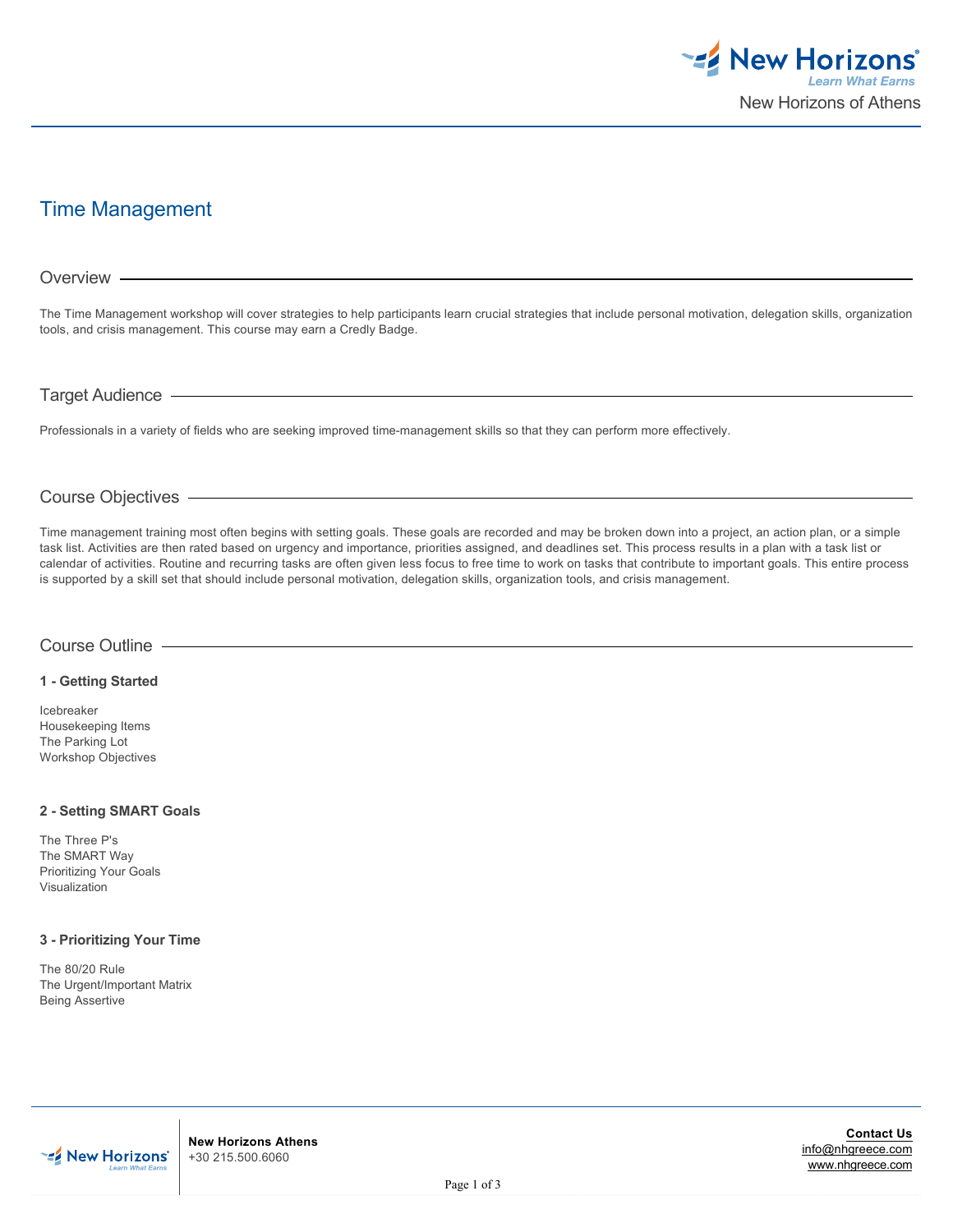

## **4 - Planning Wisely**

Creating Your Productivity Journal Maximizing the Power of Your Productivity Journal The Glass Jar: Rocks, Pebbles, Sand, and Water Chunk, Block, and Tackle Ready, Fire, Aim!

#### **5 - Tackling Procrastination**

Why We Procrastinate Nine Ways to Overcome Procrastination Eat That Frog!

#### **6 - Crisis Management**

When the Storm Hits Creating a Plan Executing the Plan Lessons Learned

#### **7 - Organizing Your Workspace**

De-Clutter Managing Workflow Dealing with E-mail Using Calendars

## **8 - Delegating Made Easy**

When to Delegate To Whom Should You Delegate? How Should You Delegate? Keeping Control The Importance of Full Acceptance

#### **9 - Setting a Ritual**

What is a Ritual? Ritualizing Sleep, Meals, and Exercise Example Rituals Using Rituals to Maximize Time



**New Horizons Athens** +30 215.500.6060